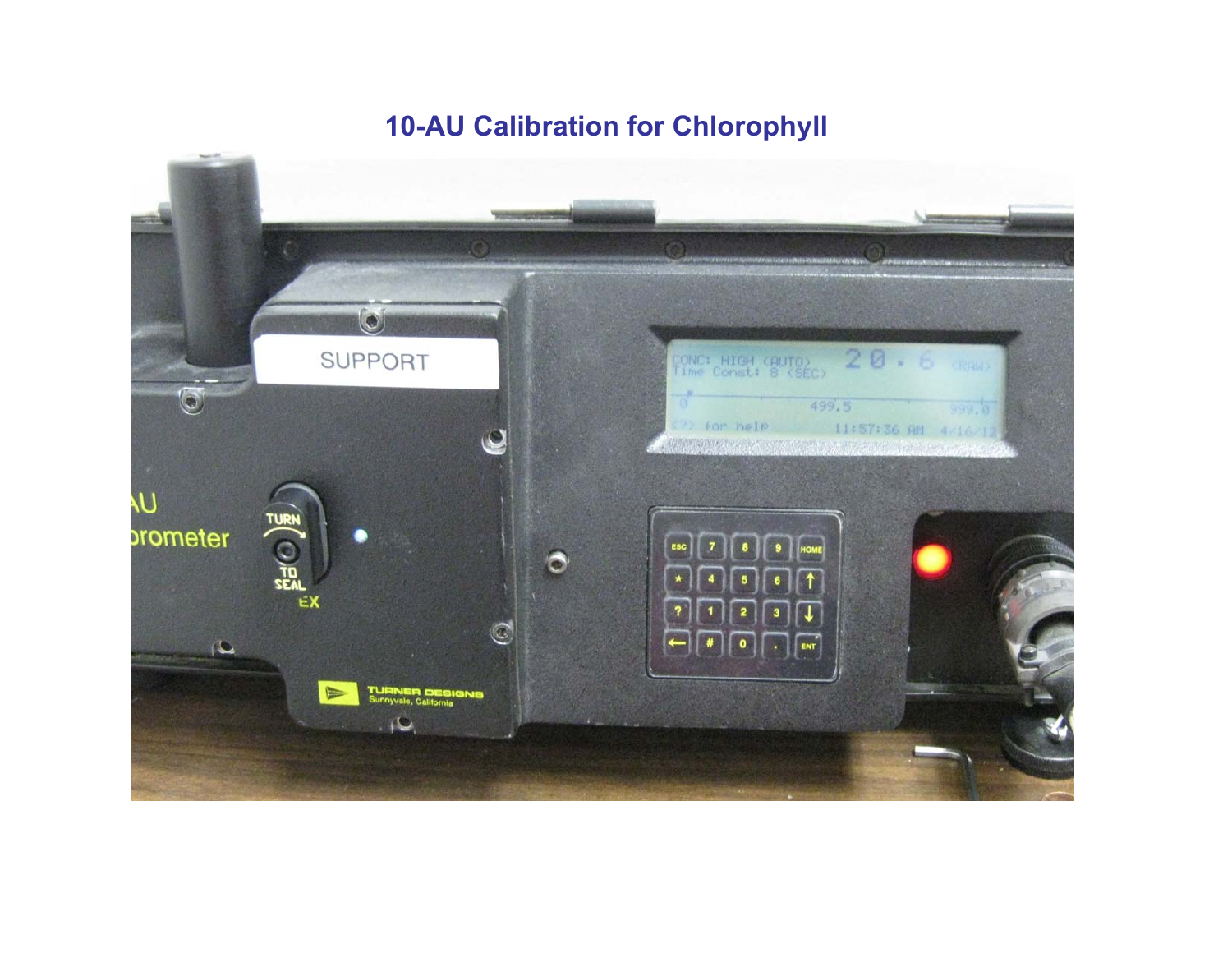## **3 Main Steps**

- 1. Setting the basic operating level
- 2. Blanking the instrument
- 3. Calibration with a liquid primary standard that has a known concentration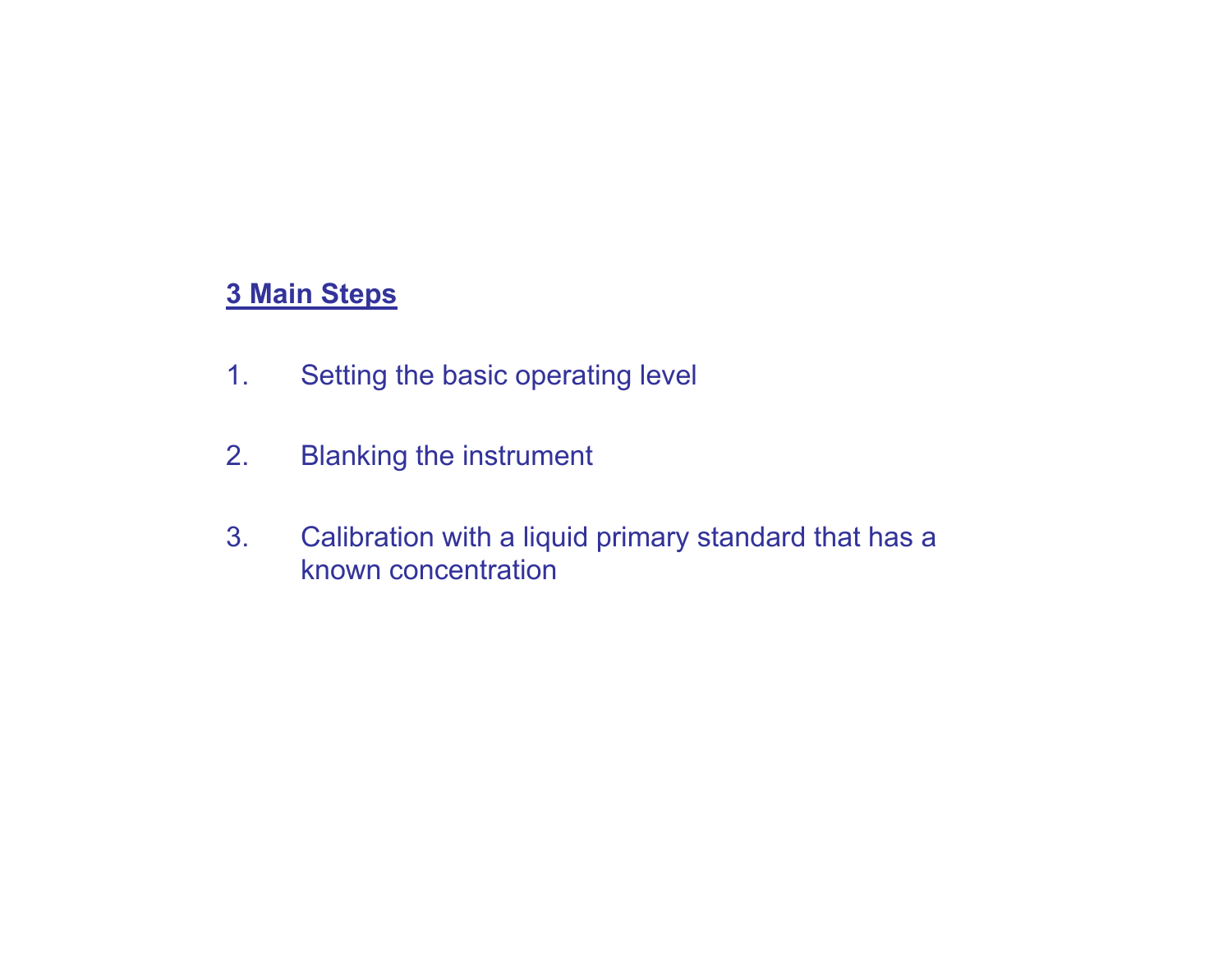## **#1 Setting the Basic Operating Level**

**This procedure should be performed the 1st time you use the instrument, or any time you switch to a different application, change filters or lamps.**

**1. Turn on the 10AU and allow the instrument to warm up for at least 30 minutes.**

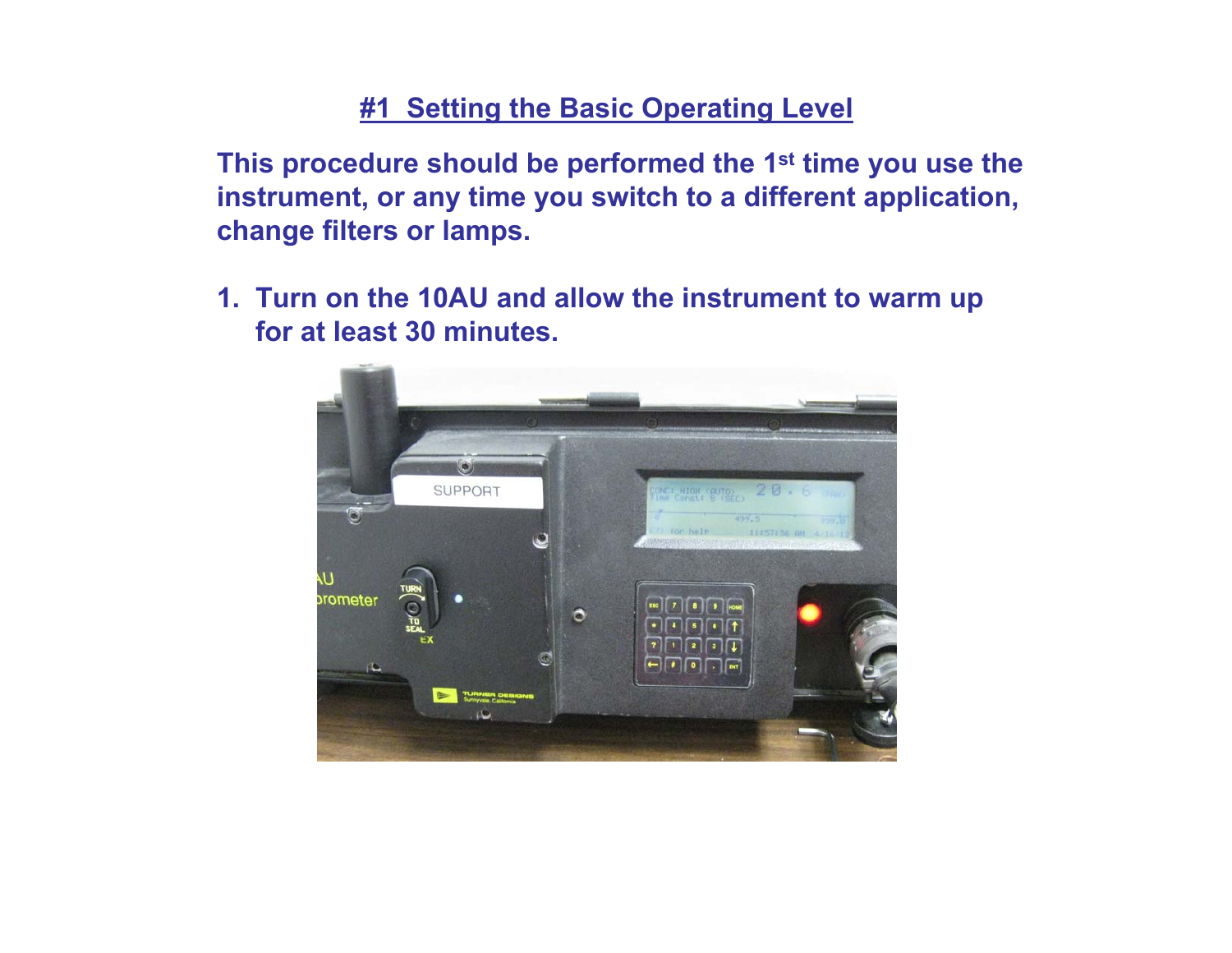## **2. Table 1 is an example of how set the sensitivity of the 10-AU. Users should determine the appropriate range and %FS for their calibration standard.**

| Chlorophyll (ug/l) | <b>Rhodamine WT (ppb)</b> | Range  | $%$ FS $(+/-5)$ |
|--------------------|---------------------------|--------|-----------------|
|                    |                           |        |                 |
| $240 - 180$        | $100 - 75$                | High   | 80%             |
| 180 - 160          | $75 - 65$                 | High   | 70%             |
| $160 - 130$        | $65 - 55$                 | High   | 60%             |
| $130 - 110$        | $55 - 45$                 | High   | 50%             |
| $110 - 80$         | $45 - 35$                 | High   | 40%             |
| $80 - 60$          | $35 - 25$                 | High   | 30%             |
| $60 - 40$          | $25 - 15$                 | High   | 20%             |
|                    |                           |        |                 |
| $24 - 18$          | $10 - 7.5$                | Medium | 80%             |
| $18 - 16$          | $7.5 - 6.5$               | Medium | 70%             |
| $16 - 13$          | $6.5 - 5.5$               | Medium | 60%             |
| $13 - 11$          | $5.5 - 4.5$               | Medium | 50%             |
| $11 - 8.0$         | $4.5 - 3.5$               | Medium | 40%             |
| $8.0 - 6.0$        | $3.5 - 2.5$               | Medium | 30%             |
| $6.0 - 4.0$        | $2.5 - 1.5$               | Medium | 20%             |
|                    |                           |        |                 |
| $2.4 - 1.8$        | $1.0 - 0.75$              | Low    | 80%             |
| $1.8 - 1.6$        | $0.75 - 0.65$             | Low    | 70%             |
| $1.6 - 1.3$        | $0.65 - 0.55$             | Low    | 60%             |
| $1.3 - 1.1$        | $0.55 - 0.45$             | Low    | 50%             |
| $1.1 - 0.8$        | $0.45 - 0.35$             | Low    | 40%             |
| $0.8 - 0.6$        | $0.35 - 0.25$             | Low    | 30%             |
| $0.6 - 0.4$        | $0.25 - 0.15$             | Low    | 20%             |

Table 1 is an example of how to set the scale for a given linear range of the 10-AU.

For this example we are using a **20µg/L** standard.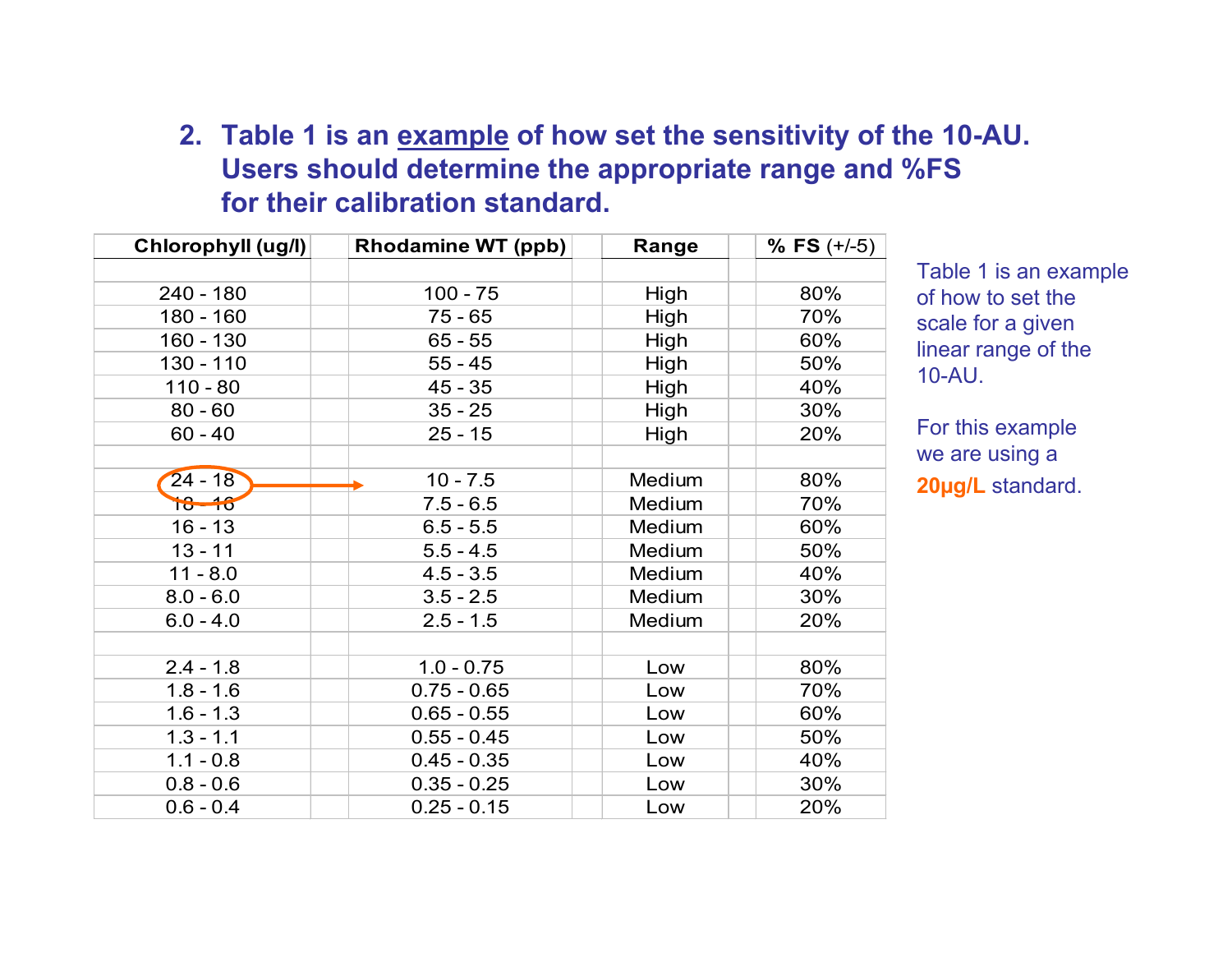**3. Prepare your standards and acetone blank in test tubes so you are ready to set the sensitivity and calibrate the instrument.**

**Be sure to clear past calibrations on screen # 2.6**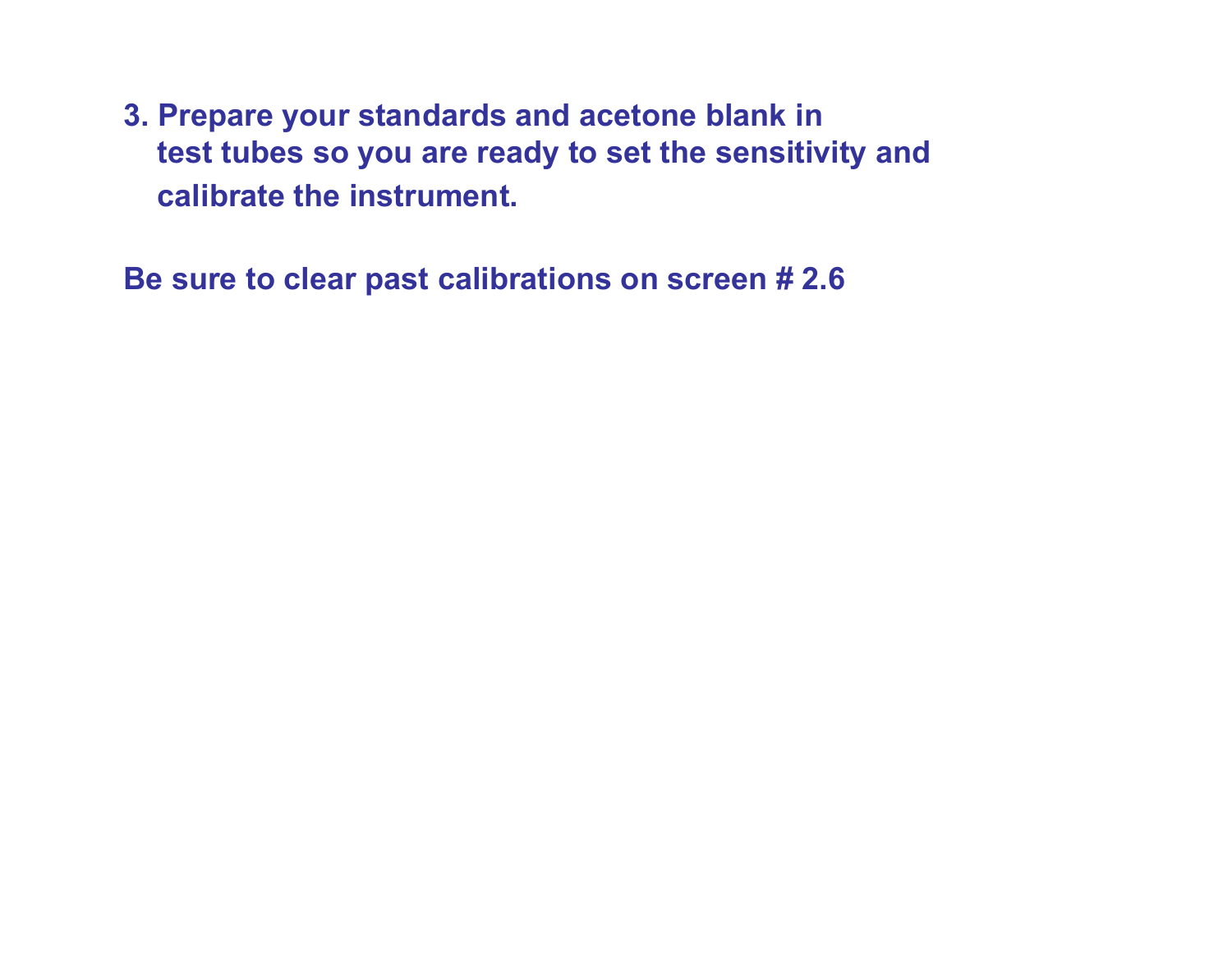**4. Access screen 2.43 and set range control to manual and range to the appropriate level for your standard. For our example the range should be set to MED on Screen 2.42.**



Change to MAN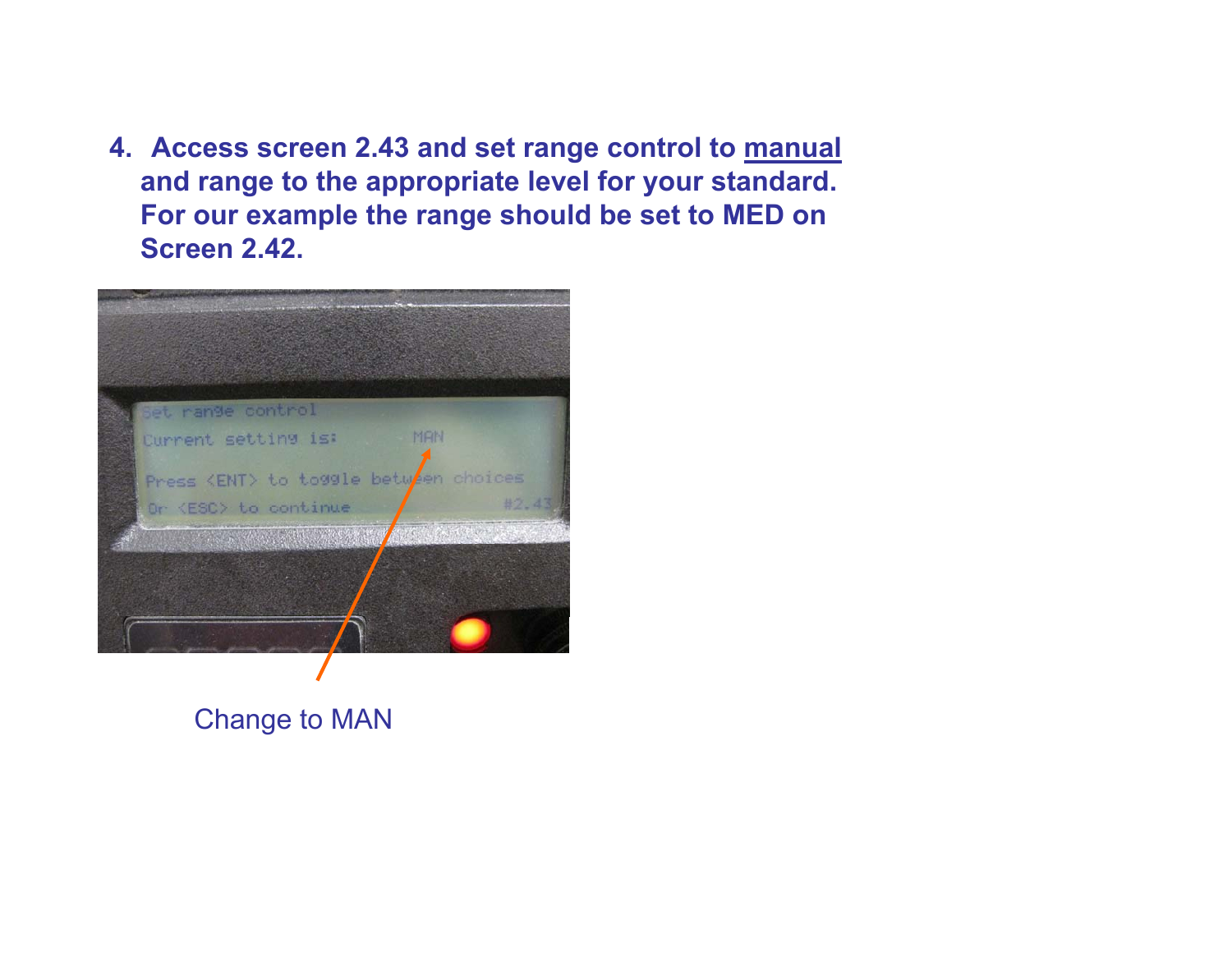**4. Access Screen 3.2**



### **5. Loosen the sensitivity locking screw using allen wrench.**

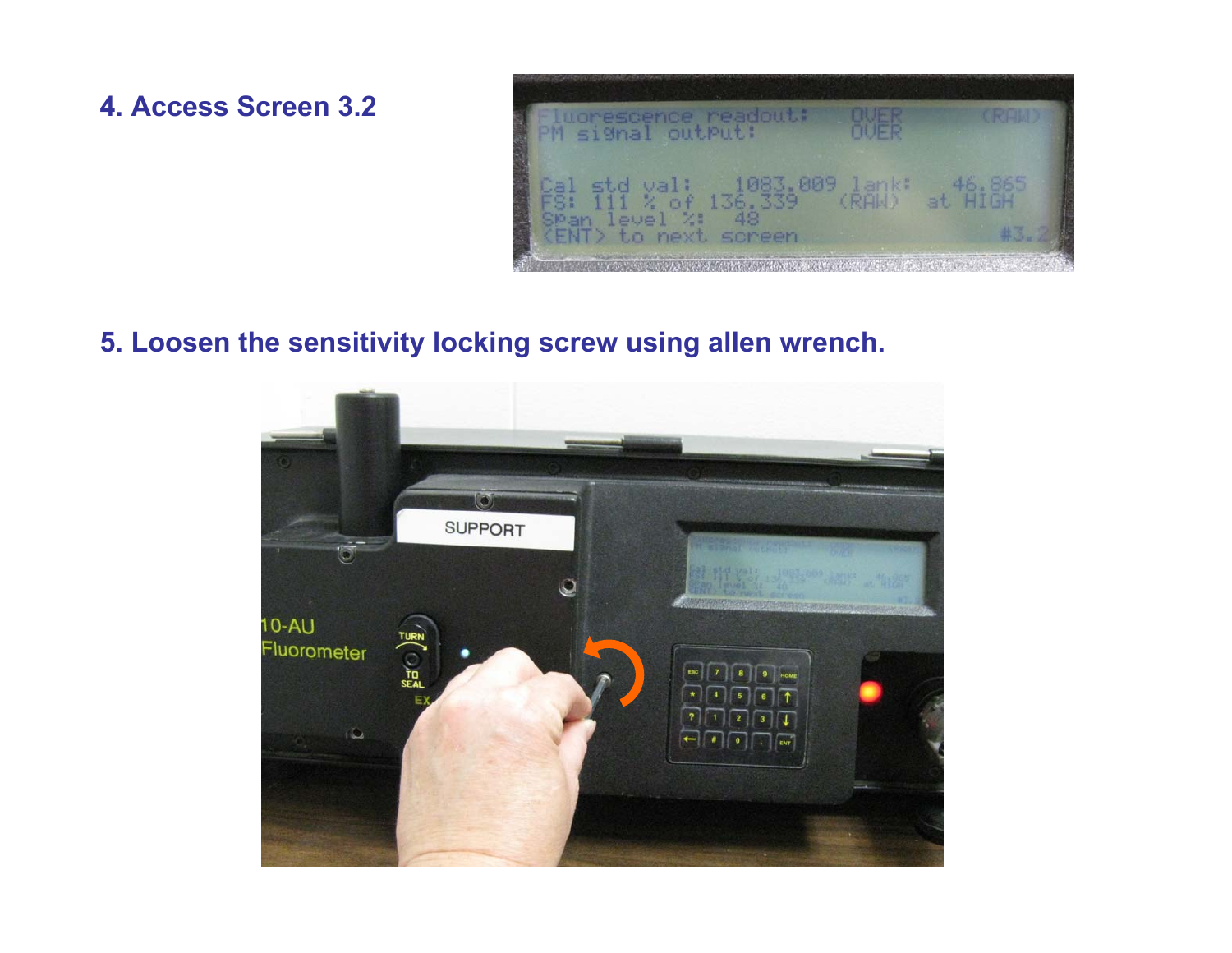

## **6. Insert and cover your 20µg/L standard.**

**7. Using the sensitivity knob slowly turn the knob to adjust the %FS to the value appropriate for your standard's concentration. A deviation**  ± **5% is acceptable.**

#### **Sensitivity Knob**



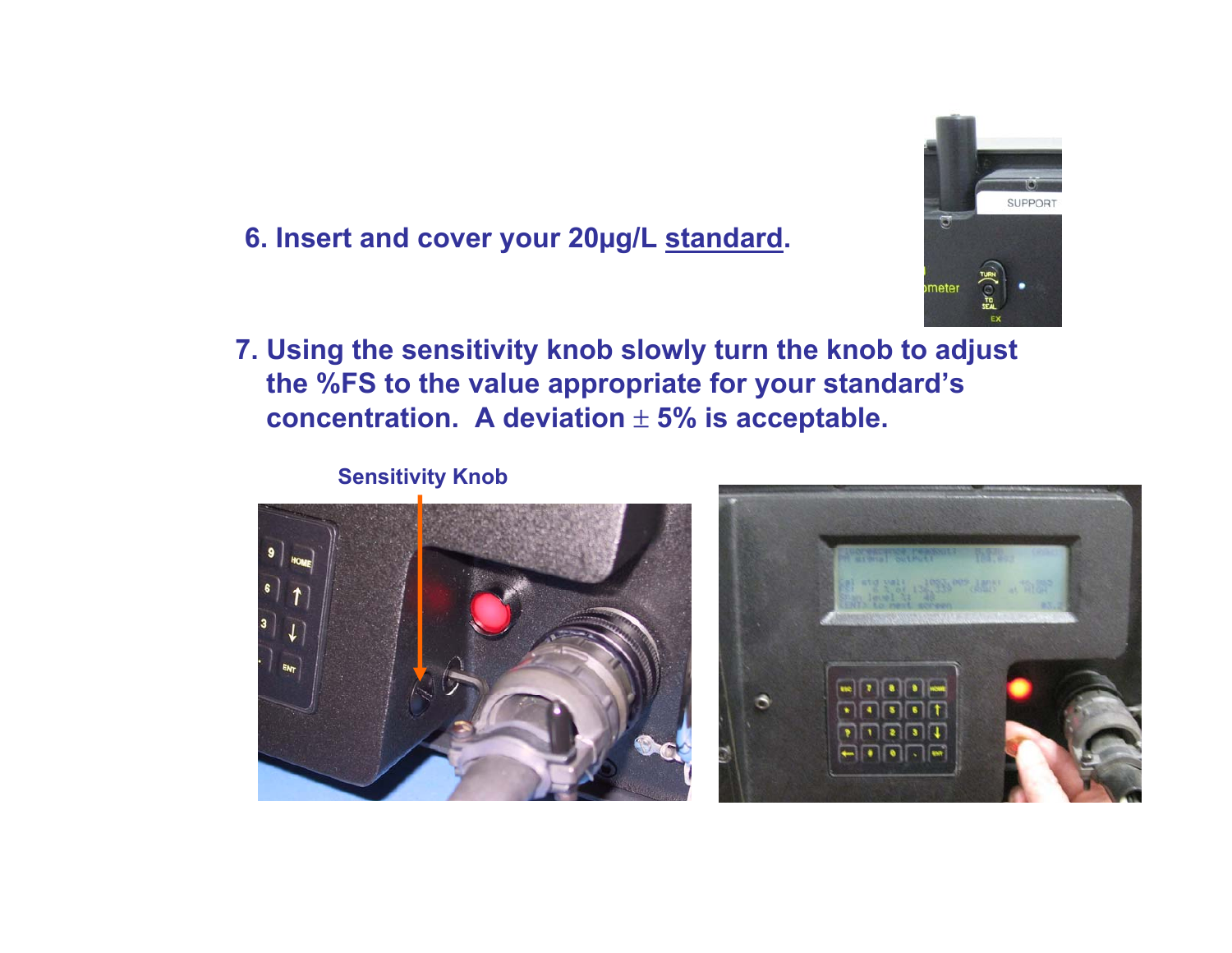**8. When the %FS reaches the designated value, tighten the sensitivity locking screw. For our example this is**  ≈ **80% of medium**



**The Basic Operating Level is now set, and you can remove the standard for the 10-AU.**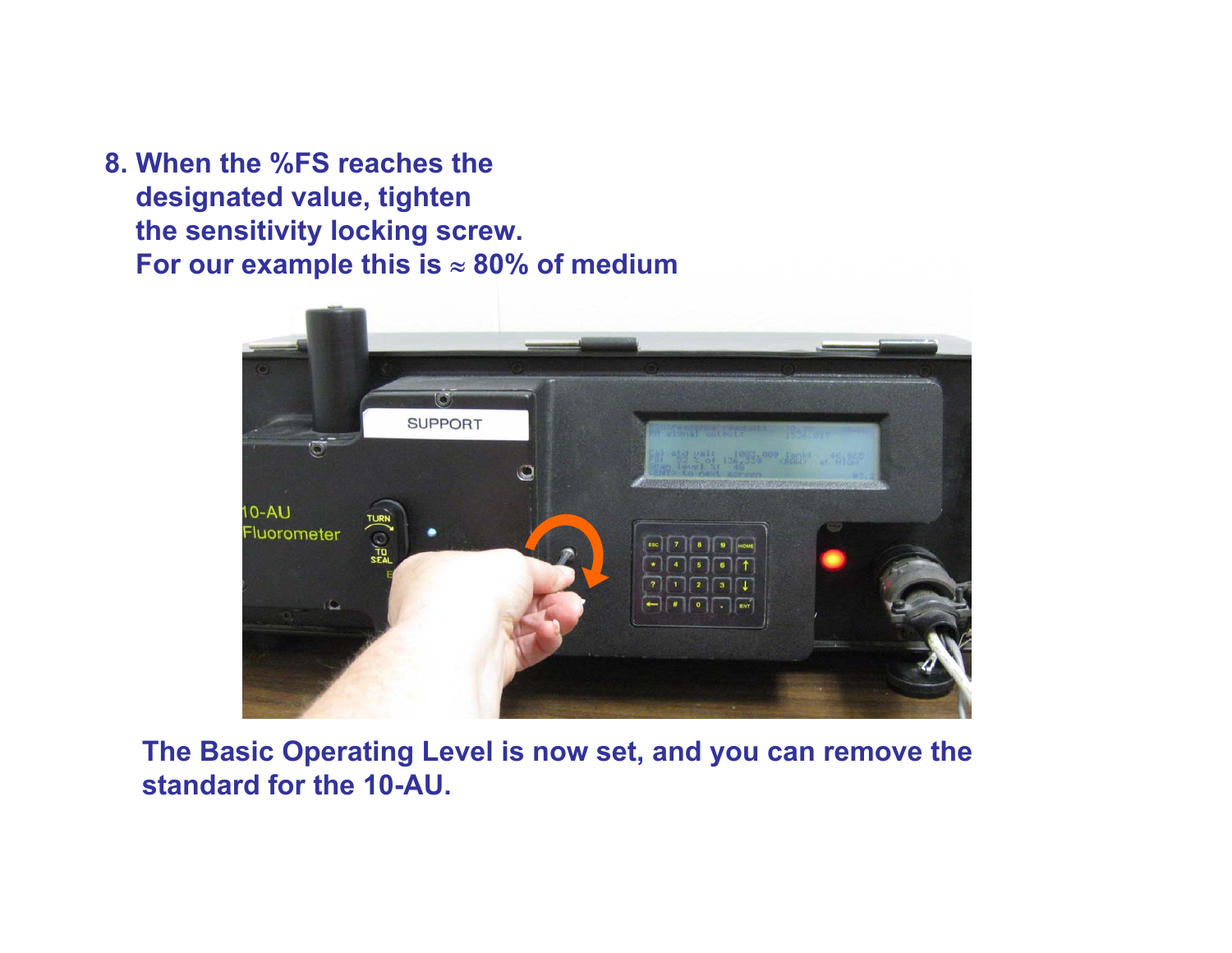**Setting the Basic Operating Level (aka Sensitivity) of your 10-AU is now complete.** 

**You can access Screen 2.43 again and return range control to AUTO and begin calibration.**

![](_page_9_Picture_2.jpeg)

![](_page_9_Picture_3.jpeg)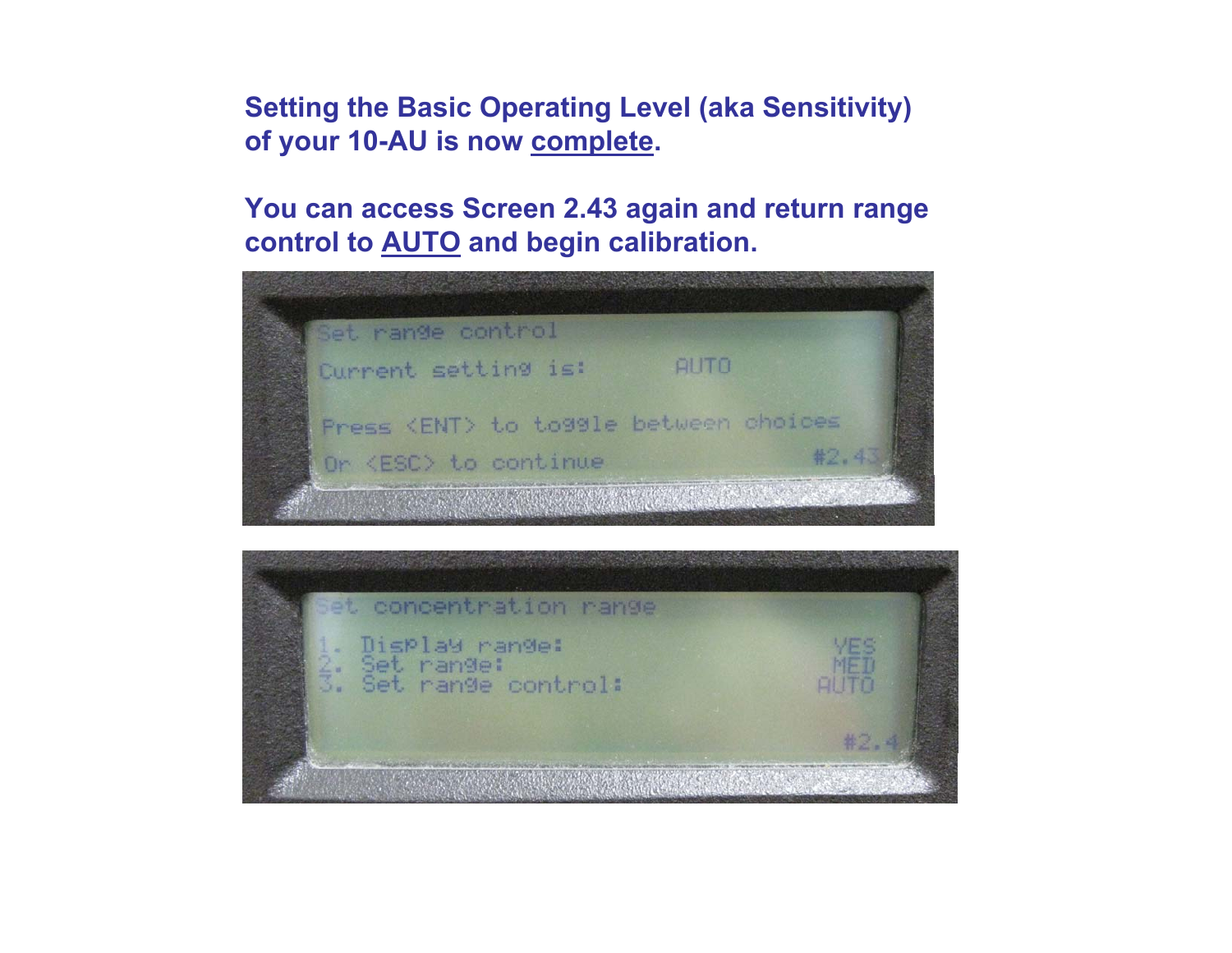## **#2 Blanking the Instrument**

### **Now that the sensitivity is set, you should blank the instrument.**

**1. Access screen 2.1**

![](_page_10_Picture_3.jpeg)

**2. Insert and cover your blank (acetone). Press 1 to Run blank.** 

![](_page_10_Picture_5.jpeg)

**\*You can also choose to have the 10-AU subtract the blank signal from the sample readings on screen 2.12.**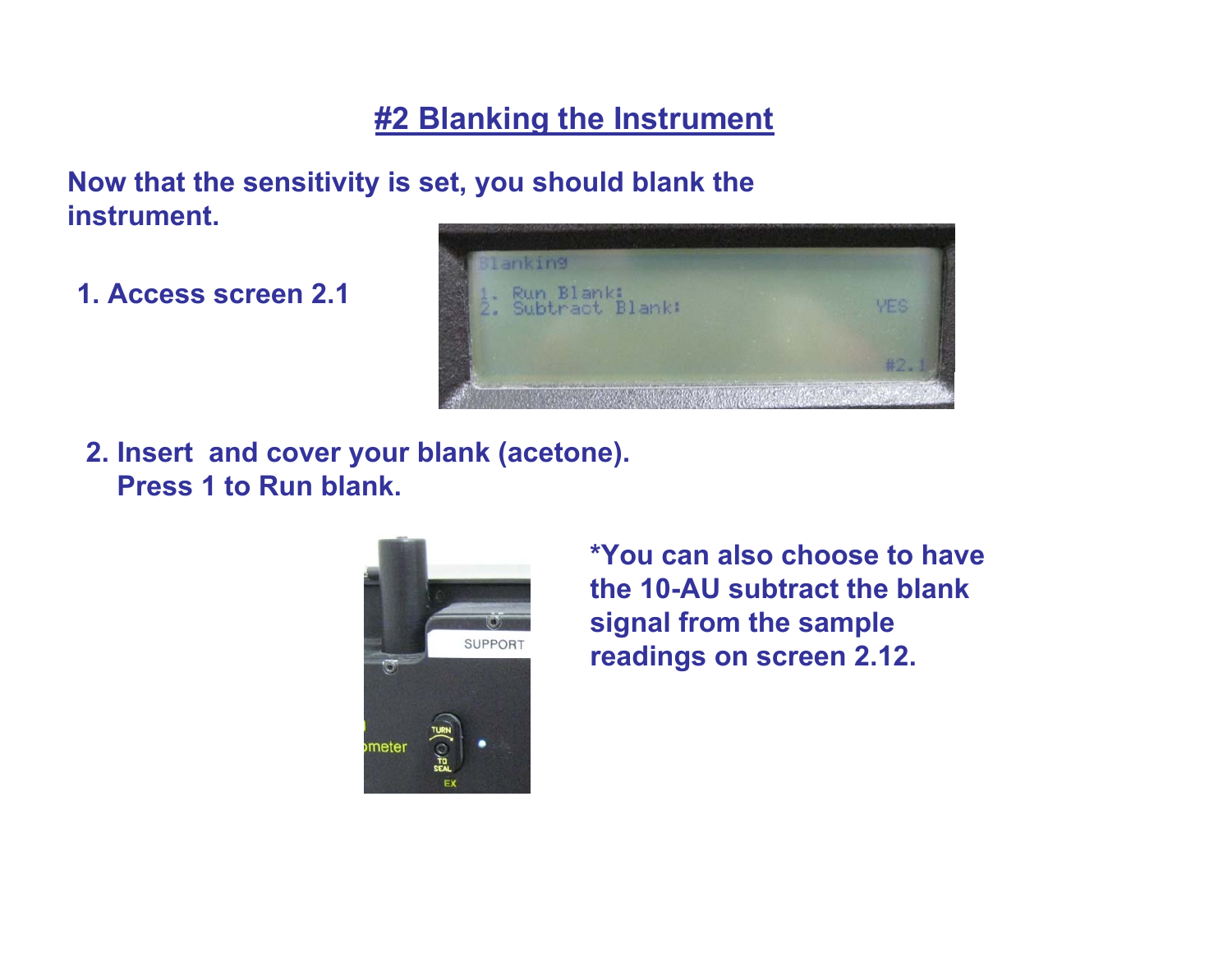**Wait for the readings to stabilize and press "0".**

**Wait for 15 seconds for the instrument to blank.**

**If Blanking is successful you will receive a "Blank Finished" message**

![](_page_11_Picture_3.jpeg)

![](_page_11_Picture_4.jpeg)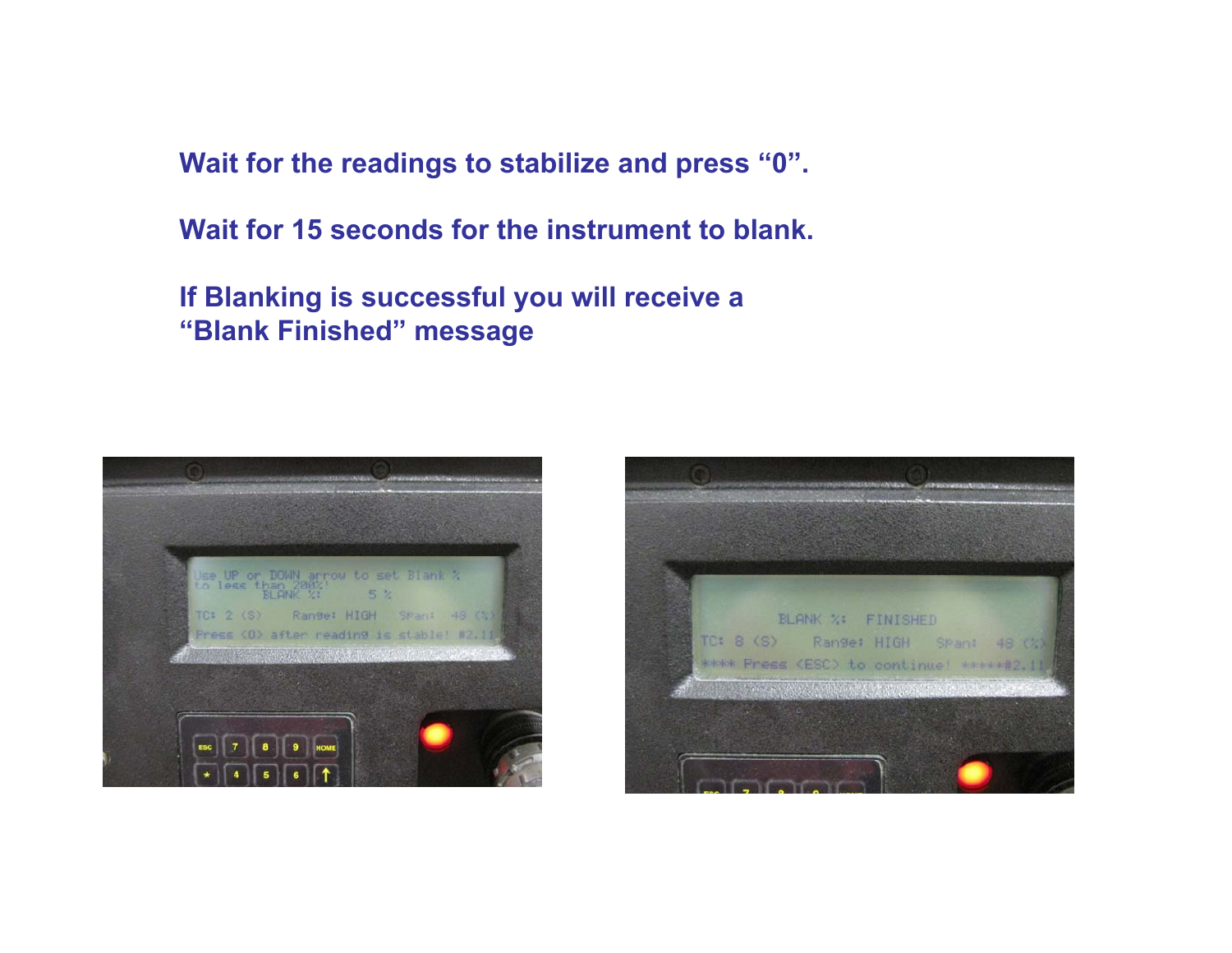# **#3 Calibration with Your Standard**

**Now that the blank is set, you should calibrate with your standard.**

**1. Access screen 2.0**

![](_page_12_Figure_3.jpeg)

**2. Press <2> to access screen 2.2 and input the actual concentration of your standard. Return to screen 2.0**

**3. Insert and cover your standard.**

![](_page_12_Picture_6.jpeg)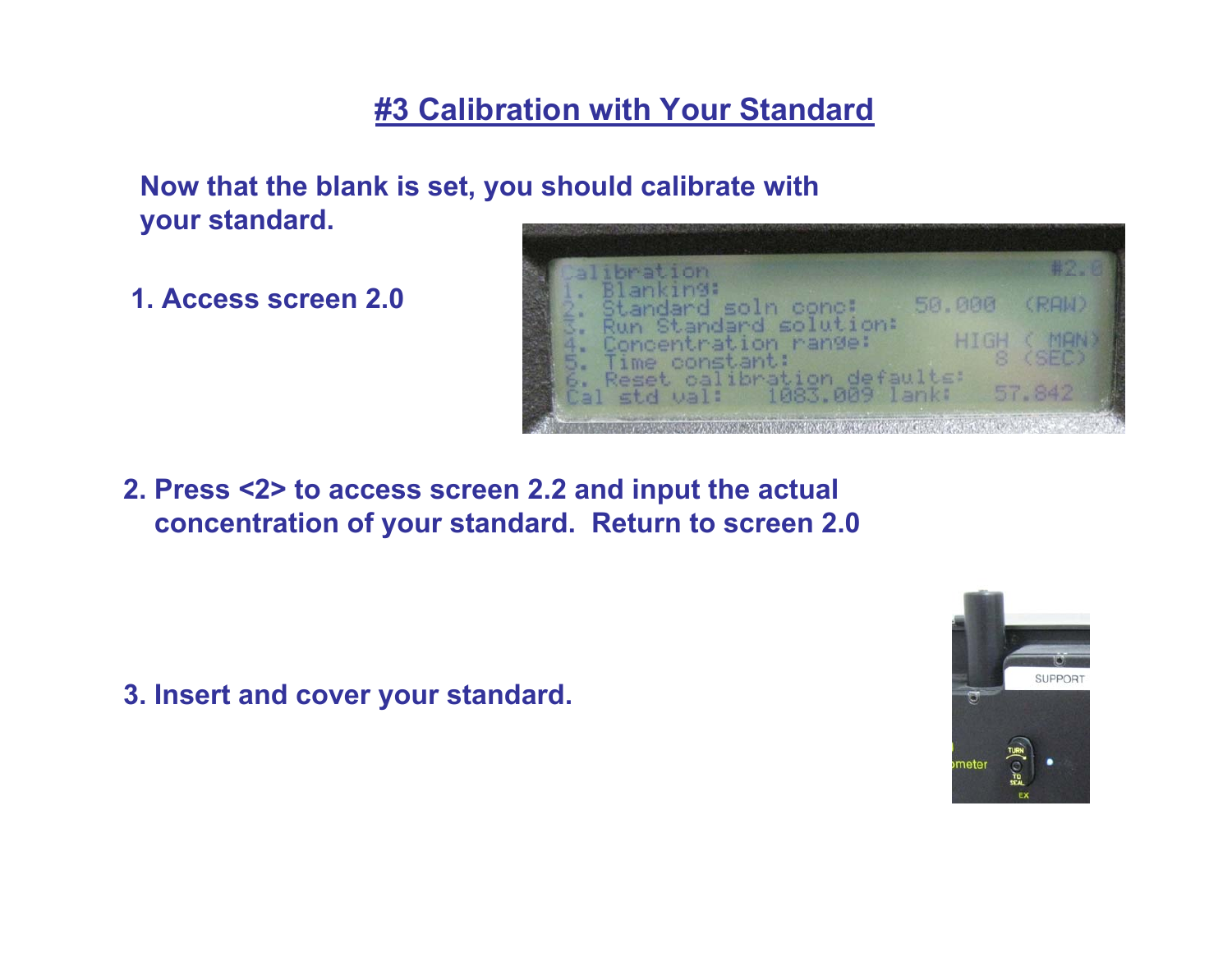**4. Press 3 to run standard. Wait for the reading to stabilize.** 

![](_page_13_Figure_1.jpeg)

**Press the <\*> key and the calibration point is set. Wait 15 seconds and you should receive a "FINISHED" message.**

![](_page_13_Picture_3.jpeg)